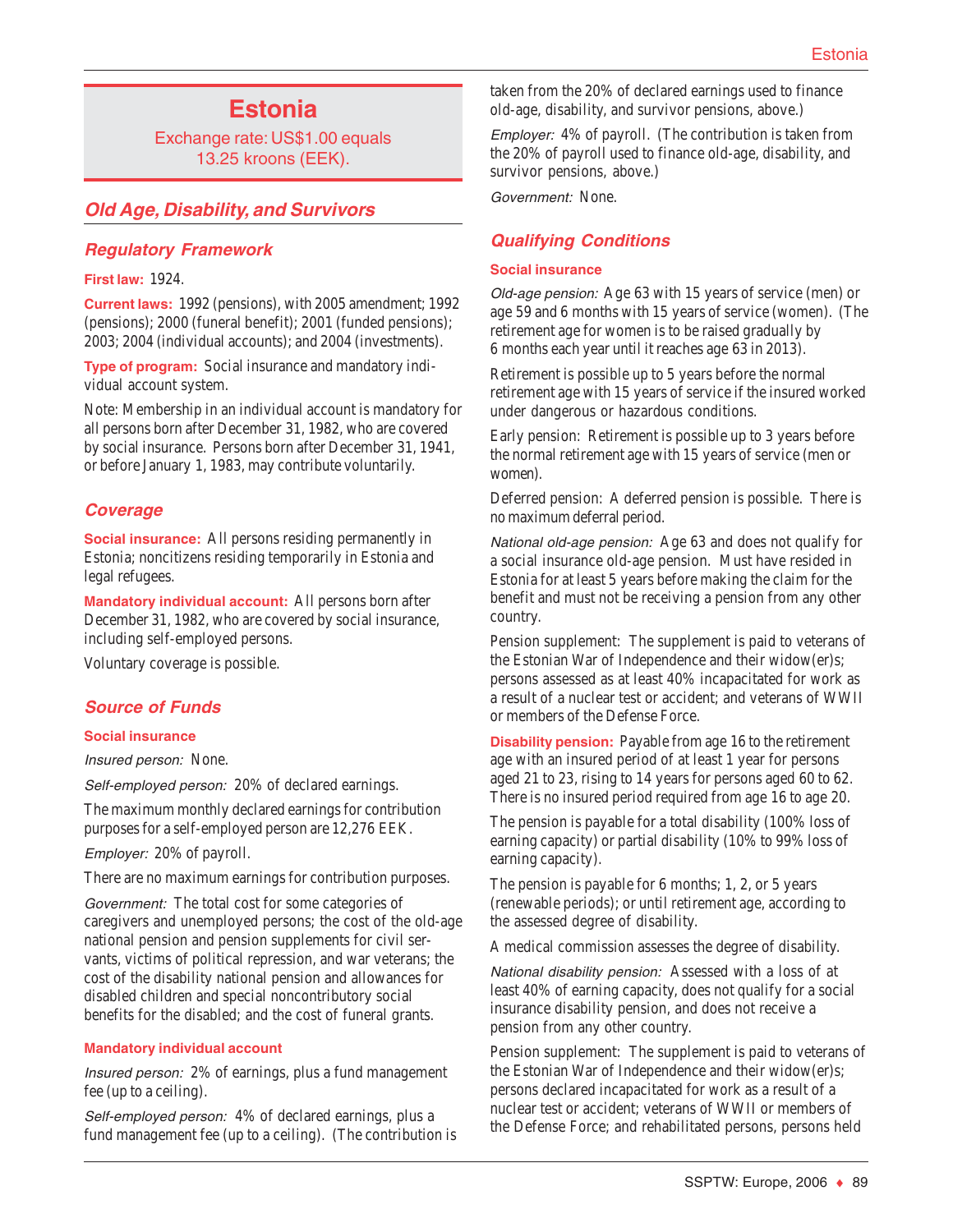as prisoners of war, and persons held in concentration camps or ghettos during WWII or in labor and construction battalions or labor and construction units in 1941 and 1942.

Survivor pension: Survivors must be incapable of gainful activity. The deceased had an insured period of at least 1 year for persons aged 21 to 23, rising to 14 years for persons aged 60 to 62. There is no insured period required from age 16 to age 20.

Eligible survivors include children, stepchildren, siblings, and grandchildren younger than age 18 (age 24 if a full-time student, no limit if disabled); parents or stepparents of pensionable age or disabled; a surviving spouse (from the 12th week of pregnancy, nonworking and rearing the deceased's child who is younger than age 3, permanently disabled and married to the deceased for at least a year, divorced and permanently incapable of work before the divorce or if the onset of the incapacity was in the year immediately after the divorce, reached pensionable age within 3 years after the divorce and the marriage had lasted for at least 25 years, or of pensionable age); or a nonemployed guardian rearing the deceased's children.

National survivor pension: Payable on the death of the family breadwinner who is not eligible for a social insurance pension. The survivor must not receive a pension from any other country.

#### **Mandatory individual account**

Old-age pension: Age 63 with 15 years of service (men) or age 59 and 6 months with 15 years of service (women), receiving the old-age social insurance pension, and first contributed to the individual account at least 5 years before the date of retirement.

Disability pension: No disability pension is provided.

Survivor pension: The pension is paid to survivors named by the deceased; in the absence of named survivors, the pension is paid to the deceased's spouse and orphans.

## **Old-Age Benefits**

### **Social insurance**

Old-age pension: A monthly flat-rate basic amount of 1,001.41 EEK (April 2006) plus a length-of-service component (for years of service up to December 31, 1998) and an insurance component (for social taxpayers since January 1, 1999).

The monthly length-of-service component is 48.51 EEK (April 2006) times the number of years of service up to December 31, 1998.

The insured component is equal to the sum of annual factors for each year of pension insurance times 48.51 EEK (April 2006). The annual factor is 1.0 if contributions have been paid on the average salary.

Persons receiving the old-age pension may continue working.

Early pension: The old-age pension is reduced by 0.4% for each month the pension is received before the normal retirement age.

Persons receiving the early pension must retire from work.

Deferred pension: For each month the claim for an old-age pension is deferred, the pension is increased by 0.9%.

The minimum monthly old-age pension is equal to the national pension rate of 1,268.55 EEK (April 2006).

There is no maximum old-age pension.

Benefit adjustment: Benefits are adjusted annually in April according to changes in the consumer price index and the annual increase in collected social tax contributions.

National old-age pension: The monthly national pension is equal to the national pension rate of 1,268.55 EEK (April 2006).

Benefit adjustment: The national pension is adjusted annually by the Estonian parliament.

Pension supplement: Veterans of the Estonian War of Independence and their widow(er)s receive 100% of the national pension rate; persons assessed as at least 40% incapacitated for work as a result of a nuclear test or accident receive 10% of the national pension rate; and veterans of WWII or members of the Defense Force receive 10% of the national pension rate.

The monthly national pension rate is 1,268.55 EEK (April 2006).

#### **Mandatory individual account**

Old-age pension: The value of the pension is dependent on the insured's contributions plus accrued interest, minus administrative fees. At retirement, the accumulated capital must be used to provide a life annuity or to make programmed withdrawals if the pension is less than 25% of the national pension rate (317.14 EEK).

The first payments from the mandatory individual account system will start in 2009.

## **Permanent Disability Benefits**

#### **Social insurance**

Disability pension: The monthly disability pension is equal to the old-age pension payable to the insured or the sum of a flat-rate basic amount of 1,001.41 EEK (April 2006) plus a length-of-service component based on 30 years of insurance coverage times the assessed degree of disability, whichever is higher.

The monthly length-of-service component is 48.51 EEK (April 2006) times the number of years of service up to December 31, 1998.

The minimum monthly disability pension is the national pension rate of 1,268.55 EEK (April 2006).

There is no maximum disability pension.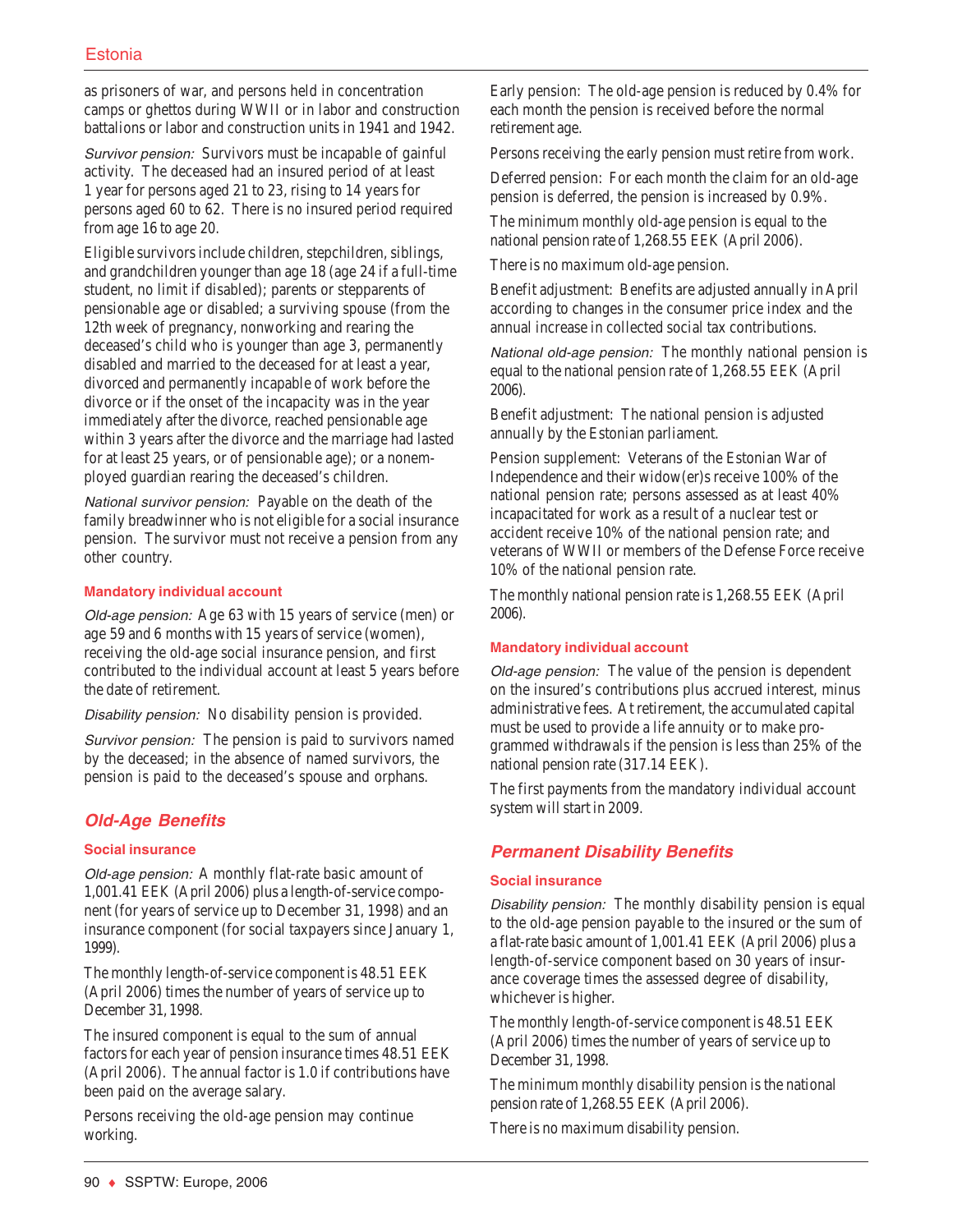Persons receiving the disability pension may continue in gainful activity.

The disability pension is replaced by an old-age pension at retirement age.

Benefit adjustment: Disability pensions are adjusted annually in April according to changes in the consumer price index and the annual increase in social tax contributions received.

National disability pension: A percentage of the monthly national pension rate is paid according to the assessed degree of disability. The national pension rate is 1,268.55 EEK (April 2006).

Benefit adjustment: The national pension rate is adjusted annually by the Estonian parliament.

Persons receiving the national pension may continue working.

Pension supplement: Veterans of the Estonian War of Independence and their widow(er)s receive 100% of the national pension rate; persons declared incapacitated for work as a result of a nuclear test or accident receive 10% of the national pension rate; veterans of WWII or members of the Defense Force receive 10% of the national pension rate; and rehabilitated persons, persons held as prisoners of war, persons held in concentration camps or ghettos during WWII or in a labor and construction battalions or labor and construction units in 1941 and 1942 receive 20% of the national pension rate.

The national pension rate is 1,268.55 EEK (April 2006).

#### **Mandatory individual account**

Disability pension: No disability benefits are provided.

### **Survivor Benefits**

#### **Social insurance**

Survivor pension: The monthly survivor pension is a percentage of the reference pension corresponding to the number of eligible survivors. One survivor receives 50% of the reference pension, two survivors receive 80%, and three or more survivors receive 100%. The amount is split equally among all eligible survivors.

The reference pension is the higher of the deceased's oldage pension or the sum of the flat-rate basic amount of 1,001.41 EEK (April 2006) plus a length-of-service component based on 30 years of insurance coverage (see the oldage pension, above).

The survivor pension is payable for 12 months after remarriage.

Full orphans receive the survivor pension of both parents.

The minimum survivor pension is equal to 40% of the oldage pension payable for a person with a length-of-service component based on 30 years of insurance coverage (see old-age pension, above).

The maximum survivor pension is equal to 100% of the oldage pension payable for a person with a length-of-service component based on 30 years of insurance coverage (see old-age pension, above).

National survivor pension: For one survivor the monthly pension is 50% of the national pension rate; for two survivors, 80%; and for three or more survivors, 100%. The amount is split equally among eligible survivors.

Benefit adjustment: The national pension rate is adjusted annually by the Estonian parliament.

Death grant: A lump sum of 2,000 EEK is paid.

#### **Mandatory individual account**

Survivor pension: If the insured dies before retirement, designated survivors receive the accumulated value of the individual account. If the insured dies after retirement, designated survivors may receive a guaranteed periodic benefit for at least 5 years.

### **Administrative Organization**

#### **Social insurance**

Ministry of Social Affairs (http://www.sm.ee) is responsible for general management and supervision.

National Social Insurance Board (http://www.ensib.ee) is responsible for overall planning and coordination.

Regional pension offices are responsible for administration at the local level.

#### **Mandatory individual account**

Financial Supervisory Authority (http://www.fi.ee) supervises financial services providers, including pension management companies and life insurance companies.

Registrar of the Estonian Central Register of Securities (http://www.e-register.ee) opens a pension account for each member. The Registrar maintains an account in the Bank of Estonia where all contributions are received from the Tax Board.

Ministry of Finance (http://www.fi.ee) supervises the Financial Supervisory Authority and the Registrar of the Estonian Central Register of Securities.

## **Sickness and Maternity**

### **Regulatory Framework**

#### **First law:** 1924.

**Current laws:** 2000 (health insurance fund), implemented in 2001; 2002 (health organization); and 2002 (health insurance), with 2004 and 2005 amendments.

**Type of program:** Social insurance system.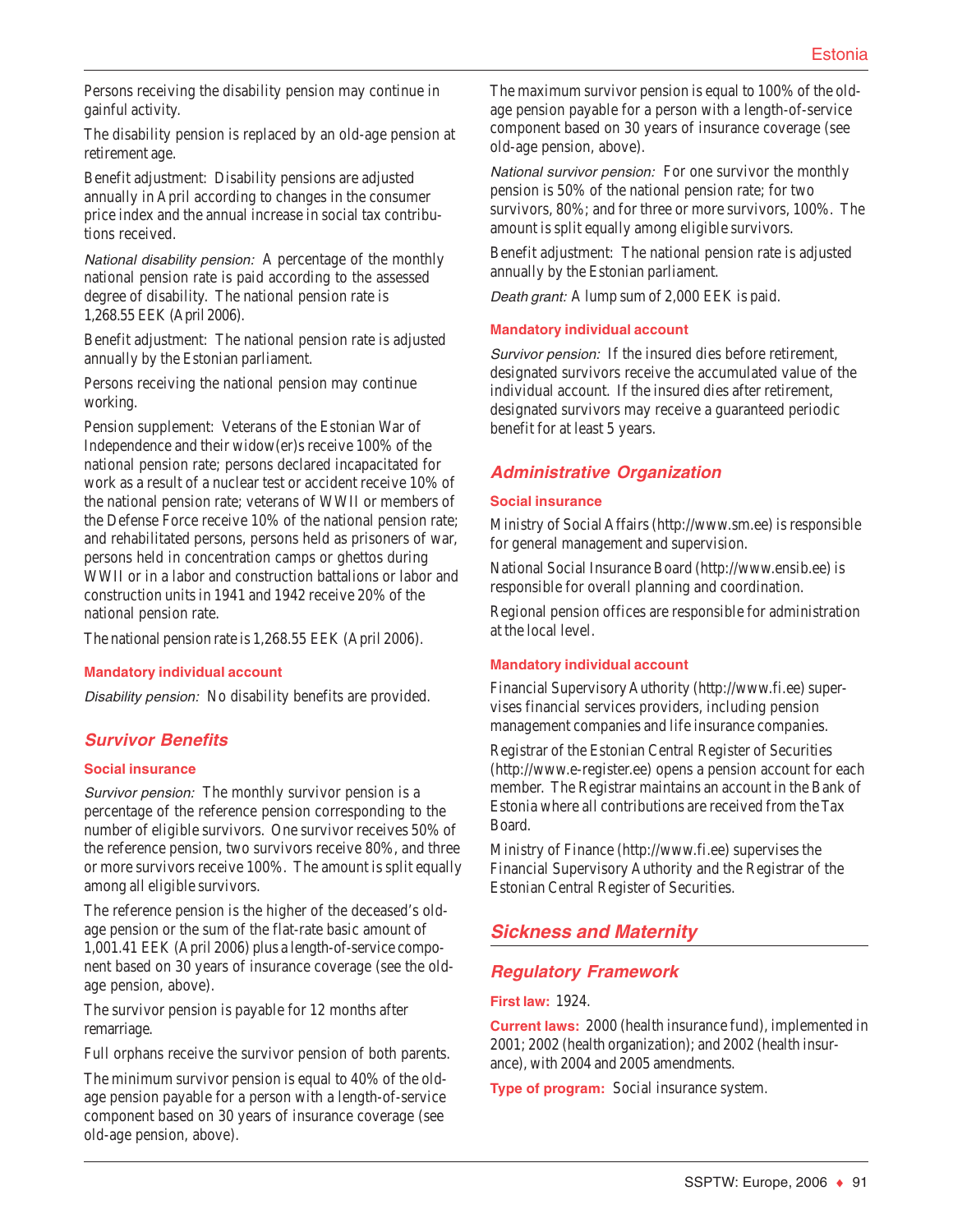### Estonia

### **Coverage**

**Cash benefits:** Insured employees, insured employers, and insured self-employed persons.

**Medical benefits:** Insured employees, employers, and selfemployed persons; the spouse of an insured person; persons younger than age 19; schoolchildren or full-time or vocational training students; disabled persons; nonworking persons rearing a child up to age 3; pregnant women from the twelfth week of pregnancy; social insurance pensioners; persons registered as unemployed; and military personnel.

Voluntary coverage for persons who were previously insured for at least 12 months in the last 2 years and for persons receiving a pension from another country.

### **Source of Funds**

**Insured person:** None.

The monthly insurance premium for voluntarily covered persons is 947 EEK (2005).

**Self-employed person:** 13% of declared earnings.

The self-employed person's contributions also finance work injury benefits.

**Employer:** 13% of payroll.

The employer's contributions also finance work injury benefits.

**Government:** None.

### **Qualifying Conditions**

**Cash benefits:** Must be a current member of the Health Insurance Fund regardless of the length of service.

The incapacity for work must be certified by a doctor from the second day of illness.

**Medical benefits:** Must be a current member of the Health Insurance Fund.

Insured persons must satisfy a qualifying period for eligibility for medical benefits: 14 days for workers with an employment contract or service contract exceeding 1 month and for civil servants and 3 months for caregivers and unemployed persons for whom government pays the total contribution (see source of funds under Old Age, Disability, and Survivors, above) and for affiliated self-employed persons.

### **Sickness and Maternity Benefits**

**Sickness benefit:** The daily benefit is a percentage of the reference wage: 80% of the reference wage is paid for hospitalization or nursing for a child younger than age 12, for outpatient treatment, nursing a sick family member at home, caring for a disabled child younger than age 16, temporary sick leave from employment, or periods of quarantine; and 100% of the reference wage is paid to care

for a child younger than age 12, for an occupational disease or a work injury, or if the incapacity is the result of an act to prevent a criminal offense, protect the national or public interest, or save a human life.

The reference wage is equal to the insured's average gross daily wage in the previous calendar year. There is no maximum reference wage.

The benefit is payable for up to 182 calendar days for each case of sickness; for up to 240 calendar days for tuberculosis.

Benefits also include wage compensation for a temporary transfer to another job as a result of the incapacity. The benefit is equal to the difference between earnings before and after job transfer. The benefit is paid from the transfer day for up to 60 calendar days.

Pensioners receive cash benefits for prostheses every 3 years.

**Maternity benefit:** The benefit is equal to 100% of the reference wage and is paid for up to 140 calendar days; for up to 154 calendar days in the case of multiple births or for complications that arise as a result of childbirth; and for up to 70 calendar days for the adoption of a child younger than age 1.

The reference wage is equal to the insured's average gross daily wage in the previous calendar year. There is no maximum reference wage.

Benefits also include wage compensation for a temporary transfer to another job as a result of pregnancy. The benefit is equal to the difference between earnings before and after the job transfer. The benefit is paid from the transfer day until the start of the maternity leave period.

### **Workers' Medical Benefits**

National and local medical institutions provide medical benefits.

The duration of the benefits is unlimited, and the insurance coverage continues for 2 months after the payment of contributions has stopped.

Pharmaceutical products: Patients suffering from tuberculosis, cancer, HIV-related infections, and other diseases receive full compensation for medicines. For children up to age 10, persons receiving a disability pension, and insured persons older than age 63, a compensation rate of 90% applies to required medicines, according to the schedule in law. For all other insured persons, a compensation rate of 75% applies to required medicines, according to the schedule in law.

Cost sharing: A 100% discount and a 75% discount on prescribed medicines requires a patient's copayment of 20 EEK; a 50% discount, 50 EEK. The insured's copayment is paid to the pharmacy; the Health Insurance Fund pays the discount part directly to the pharmacy on receipt of the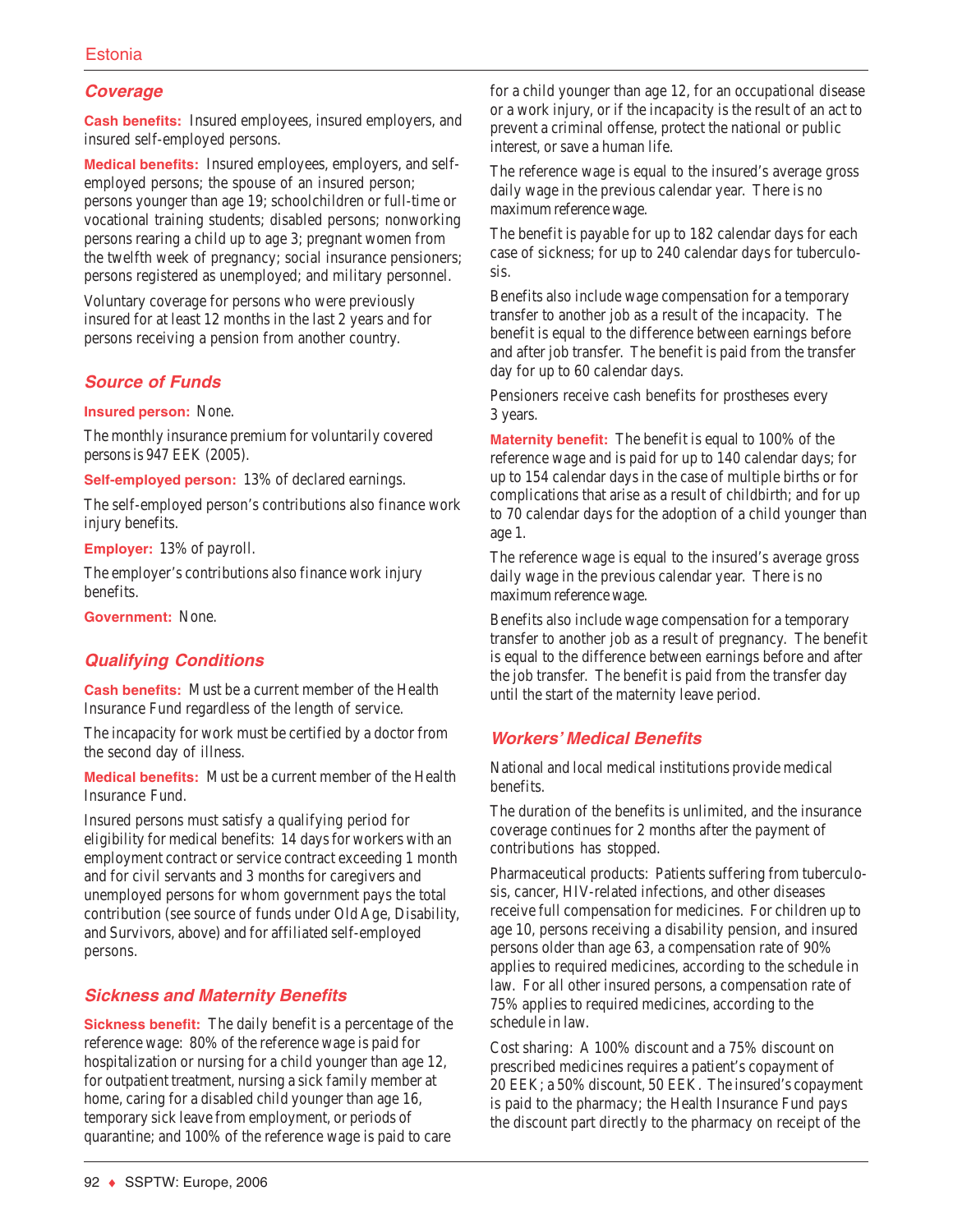relevant medical prescription. The Health Insurance Fund pays 50% of the amount exceeding 50 EEK, but not more than 200 EEK per prescription.

The Health Insurance Fund also compensates the insured for the annual cost of medicines between 6,000 EEK and 20,000 EEK. If the insured has paid between 6,000 EEK and 10,000 EEK during a calendar year, the Fund compensates 50% of the cost up to a maximum of 2,000 EEK; if the insured has paid between 10,000 EEK and 20,000 EEK, the Fund compensates 75% of the cost up to a maximum of 7,500 EEK.

The insured receives temporary prosthesis after amputation, internal prosthesis, stomach aids, and further technical appliances.

Medical treatment abroad is authorized only by the Health Insurance Council in special cases.

A copayment of up to 50 EEK is made for each home visit or for a visit for specialized outpatient care and up to 25 EEK for inpatient fees. (No copayment is required for periods of intensive care, inpatient specialized medical care as the result of pregnancy or childbirth, or inpatient medical care for a child).

A copayment of up to 25 EEK is made for each day of hospitalization. (No copayment is required for hospitalization in a standard ward for more than 10 calendar days for a single illness.)

## **Dependents' Medical Benefits**

National and local medical institutions provide medical benefits.

Free dental treatment is provided for children up to age 19. A copayment, partly compensated by the Health Insurance Fund, is paid by pregnant women, mothers of children younger than age 1, and persons who have an increased need for dental treatment services as a result of health services provided to them (including surgical treatment of face traumas).

## **Administrative Organization**

Ministry of Social Affairs (http://www.sm.ee) is responsible for general management, supervision, and planning.

Health Insurance Fund (http://www.haigekassa.ee) coordinates health insurance.

Medical benefits are provided by doctors, polyclinics, and hospitals.

Health Insurance Fund administers benefits.

## **Work Injury**

**Regulatory Framework**

**First law:** 1924.

**Current laws:** 1956 (civil code), 1992 (work injuries and occupational diseases), 2001 (pension insurance), and 2002 (health insurance).

**Type of program:** Social insurance system. (There is no specific program for work injuries and occupational diseases. Cash and medical benefits are provided through the Sickness and Maternity and Old Age, Disability, and Survivor programs, above. Under the civil code, additional benefits are provided by employers.)

### **Coverage**

Insured employed and self-employed persons.

## **Source of Funds**

**Insured person:** None.

**Self-employed person:** See source of funds under Sickness and Maternity, above.

**Employer:** See source of funds under Sickness and Maternity, above.

**Government:** The payment of compensation for employees with work injuries whose employer is insolvent.

## **Qualifying Conditions**

**Work injury benefits:** All employed and self-employed persons who reside permanently in Estonia. Accidents that occur while commuting to and from work are covered.

## **Temporary Disability Benefits**

The benefit is equal to 100% of the reference wage until the degree of disability has been assessed.

The reference wage is equal to the insured's average gross daily wage in the previous calendar year. There is no maximum reference wage.

A medical commission assesses the degree of disability.

## **Permanent Disability Benefits**

**Permanent disability pension:** A permanent disability pension is paid with at least a 40% loss of earning capacity.

The monthly pension is a percentage of the reference pension according to the assessed loss of earning capacity.

The reference pension is equal to the old-age pension or the sum of a flat-rate basic amount of 1,001.41 EEK (April 2006) plus the length-of-service component based on 30 years of insurance coverage times the assessed degree of loss of earning capacity, whichever is higher.

The monthly length-of-service component is 48.51 EEK (April 2006) times the number of years of service up to December 31, 1998.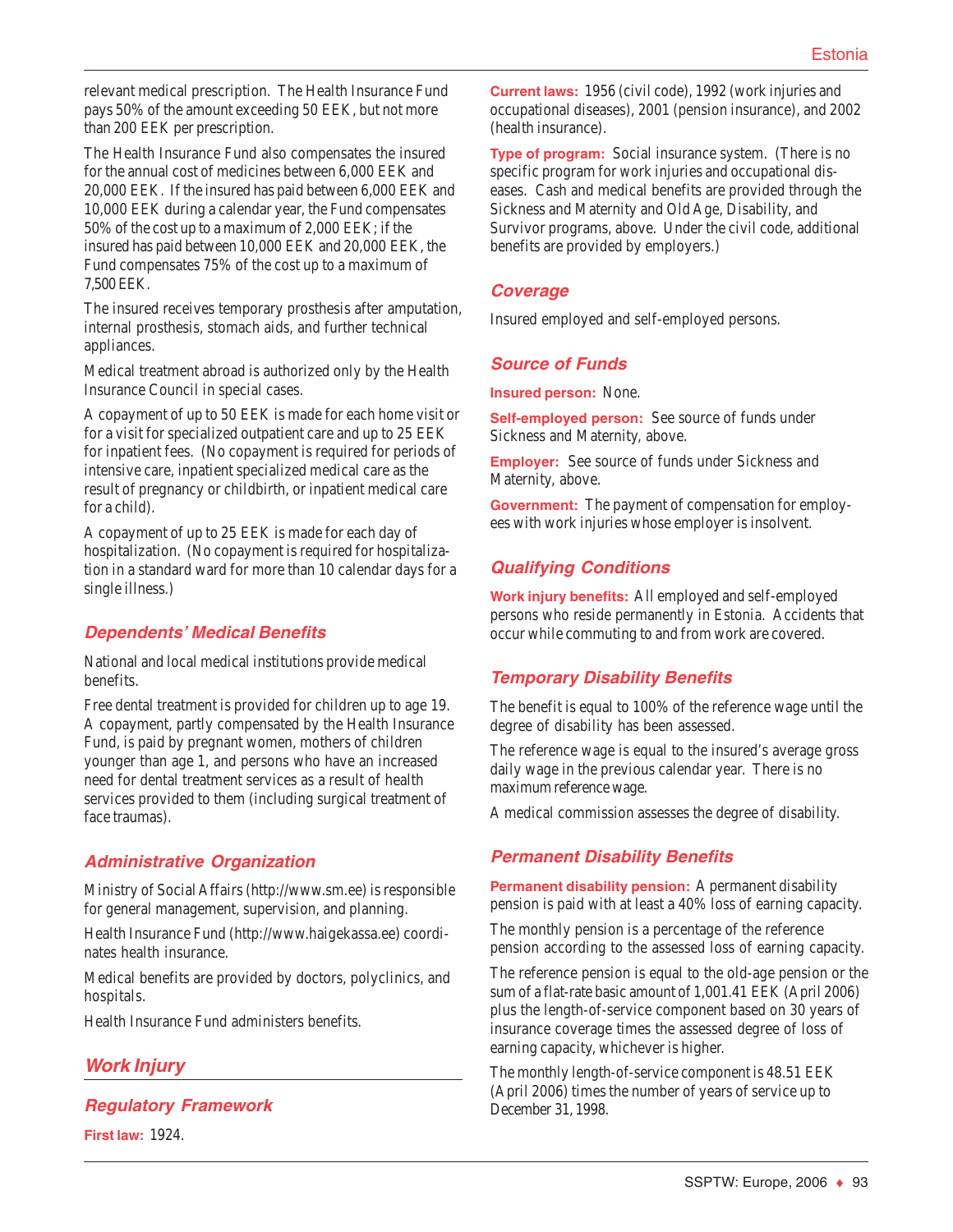The minimum monthly pension is equal to the national pension rate of 1,268.55 EEK (April 2006).

There is no maximum permanent disability pension.

Benefit adjustment: Benefits are adjusted annually in April according to changes in the consumer price index and the annual increase in social tax contributions received.

**Compensation benefit:** A benefit is paid for at least a 10% loss of earning capacity. The benefit is equal to a percentage of average gross earnings in the last 12 months before the onset of the disability or occupational disease according to the assessed loss of earning capacity, minus the amount of any pension paid by government.

## **Workers' Medical Benefits**

National and local medical institutions provide medical benefits.

Medical rehabilitation is provided. Local authorities are responsible for the provision of social rehabilitation (including special transportation for disabled persons, necessary adaptation of the person's home, and personal assistance).

If the medical commission certifies the need for extra expenses, the responsible employer is obliged to meets the cost of prostheses and aids, prescribed medicines, treatment in a sanatorium, travel expenses to a health establishment or sanatorium, and expenses for auxiliary care.

## **Survivor Benefits**

**Survivor pension:** The monthly survivor pension is a percentage of the reference pension corresponding to the number of eligible survivors. One survivor receives 50% of the reference pension, two survivors receive 80%, and three or more survivors receive 100%. The amount is split equally among all entitled survivors.

The reference pension is the higher of the old-age pension or the sum of a flat-rate basic amount of 1,001.41 EEK (April 2006) plus a length-of-service component based on 30 years of insurance coverage.

The monthly length-of-service component is 48.51 EEK (April 2006) times the number of years of service up to December 31, 1998.

The survivor pension is payable for 12 months after remarriage.

Full orphans receive the survivor pension of both parents.

The minimum survivor pension is equal to 40% of the oldage pension payable for a person with a length-of-service component based on 30 years of insurance coverage.

The maximum survivor pension is equal to 100% of the oldage pension payable for a person with a length-of-service component based on 30 years of insurance coverage.

**Death grant:** A lump sum of 2,000 EEK is paid.

## **Administrative Organization**

Ministry of Social Affairs (http://www.sm.ee) is responsible for general management and supervision.

Health Insurance Fund (http://www.haigekassa.ee) administers health insurance in counties and towns.

Medical benefits are provided by doctors, polyclinics, and hospitals.

Regional pension offices administer permanent disability benefits.

## **Unemployment**

## **Regulatory Framework**

**First law:** 1991.

**Current laws:** 2000 (unemployment) and 2001 (unemployment insurance).

**Type of program:** Social insurance and social assistance system.

### **Coverage**

All persons residing permanently in Estonia aged 16 up to the retirement age who are capable of gainful activity, noncitizens residing temporarily in Estonia, and refugees.

## **Source of Funds**

### **Unemployment insurance benefit**

Insured person: 1% of gross earnings. Self-employed person: None. Employer: 0.5% of payroll. Government: None.

### **Unemployment allowance**

Insured person: None. Self-employed person: None. Employer: None. Government: The total cost.

## **Qualifying Conditions**

### **Unemployment insurance benefit (social insurance):**

Must be aged 16 up to the retirement age (except for early pensioners) and registered as unemployed with the employment service. The insured must be involuntarily unemployed with at least 12 months of work in the 24 months before registering as unemployed.

There is a waiting period of 7 calendar days.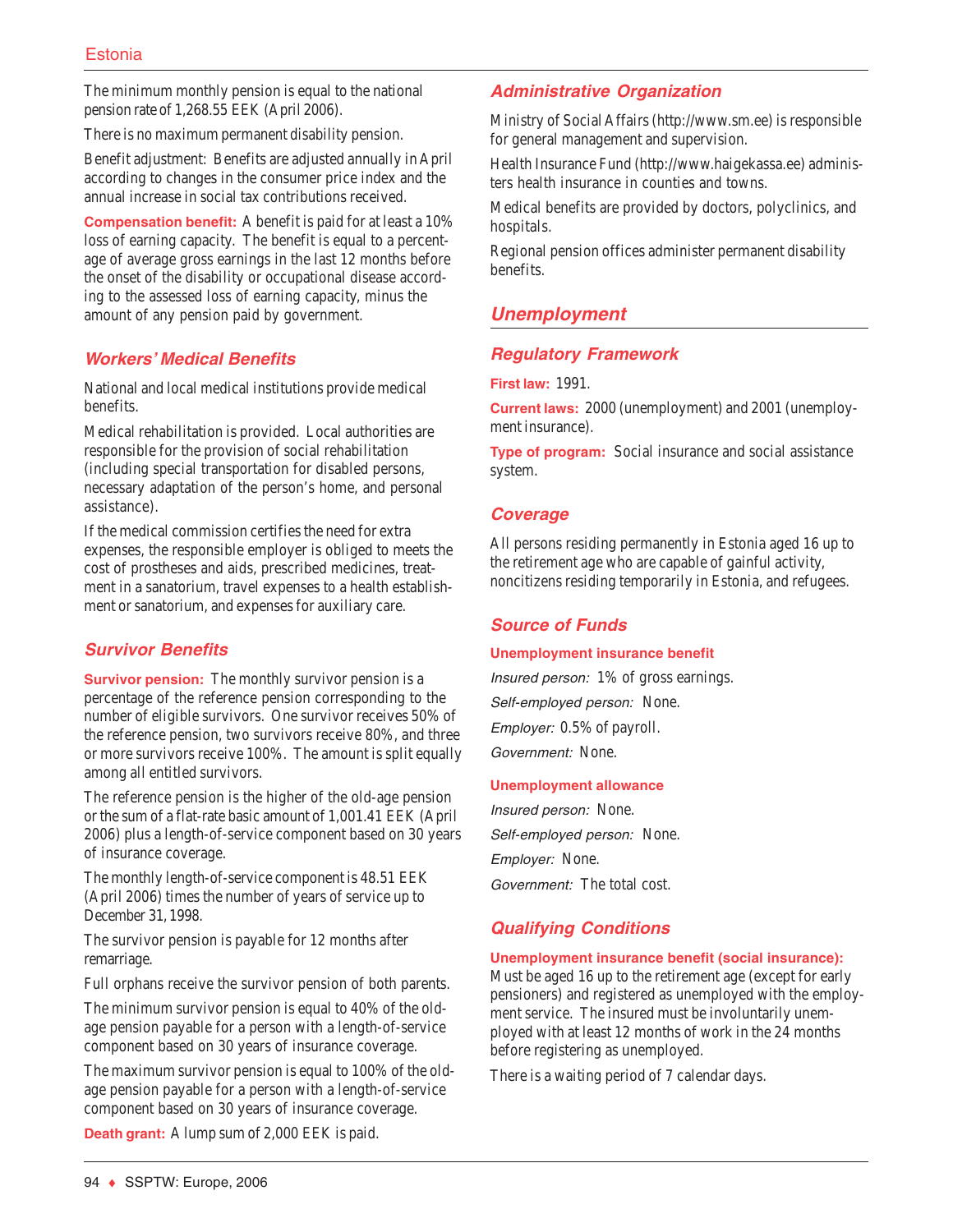The benefit is suspended if the person does not attend the local employment office at least once every 30 calendar days or refuses a suitable job offer.

**Unemployment allowance (social assistance):** Must be aged 16 up to the retirement age (except for early pensioners) and registered as unemployed with the employment service. The claimant must have 180 calendar days of employment in the 12 months before making the claim for the benefit, and personal income must be less than the value of the unemployment allowance. Employment periods include full-time education, military service, rearing a child younger than age 7, treatment in a hospital, providing care for a sick person, or periods of disability or detention.

There is a waiting period of 7 calendar days; 60 calendar days for recently graduated students, for voluntary unemployment, or for behavior that resulted in the claimant being dismissed by his or her previous employer.

## **Unemployment Benefits**

### **Unemployment insurance benefit (social insurance):**

The benefit is equal to 50% of reference earnings for the first 100 calendar days; thereafter, 40% of reference earnings. The benefit is paid for 180 calendar days with an insurance period of up to 5 years; for 270 calendar days with 5 to 10 years; or for 360 calendar days with 10 or more years.

Reference earnings are average daily earnings on which unemployment insurance contributions have been paid during the 12 months before registering as unemployed.

The maximum daily earnings for benefit calculation purposes are three times the national average daily income for the previous calendar year.

**Unemployment allowance (social assistance):** A

monthly allowance of 400 EEK is paid for 180 calendar days; may be extended up to the pensionable age if there are less than 180 calendar days until the claimant reaches the pensionable age; up to the expected date of childbirth if the insured is pregnant and there are less than 70 calendar days until the expected date of childbirth; or for up to 90 days if the insured is rearing three or more children younger than age 18.

An additional retraining grant equal to 1.5 times the unemployment allowance is paid if the claimant attends retraining courses.

## **Administrative Organization**

Ministry of Social Affairs (http://www.sm.ee) is responsible for general management and supervision.

Labor Market Board (http://www.tta.ee), with local employment offices, is responsible for registering the unemployed, administering job search and retraining, and guaranteeing the payment of benefits.

## **Family Allowances**

## **Regulatory Framework**

**First law:** 1922.

**Current laws:** 2004 (family), with 2005 amendment; and 2001 (family benefits), with 2005 amendment.

**Type of program:** Social assistance system.

## **Coverage**

All persons residing permanently in Estonia; citizens of foreign states (stateless persons) and their spouses and children who are of Estonian origin; noncitizens residing temporarily in Estonia; and refugees and their children.

## **Source of Funds**

**Insured person:** None. **Self-employed person:** None. **Employer:** None.

**Government:** The total cost.

## **Qualifying Conditions**

**Family allowances:** All children younger than age 16; up to age 19 if a full-time student.

The child and parent must reside in Estonia.

## **Family Allowance Benefits**

**Childbirth allowance:** 5,000 EEK for each child; also payable for the adoption of a child.

**Child allowance:** A monthly allowance is paid to families at twice the child allowance rate for each child.

The child allowance rate is 150 EEK.

Single parent's child allowance: As a supplement to the child allowance, a monthly allowance is paid for children up to age 16 and for children in full-time education at twice the child allowance rate. The parent is not entitled to receive the single parent's child allowance if the child receives a survivor pension.

The child allowance rate is 150 EEK.

Disabled child allowance: As a supplement to the child allowance, a monthly allowance equal to 2.7 times the social benefit rate is paid to a child with a moderate disability or 3.15 times for a severe and profound disability.

The social benefit rate is 400 EEK and is set periodically by parliament.

Large family supplement: Payable for families with three or more children and families raising triplets. The quarterly allowance is equal to the child allowance rate multiplied by